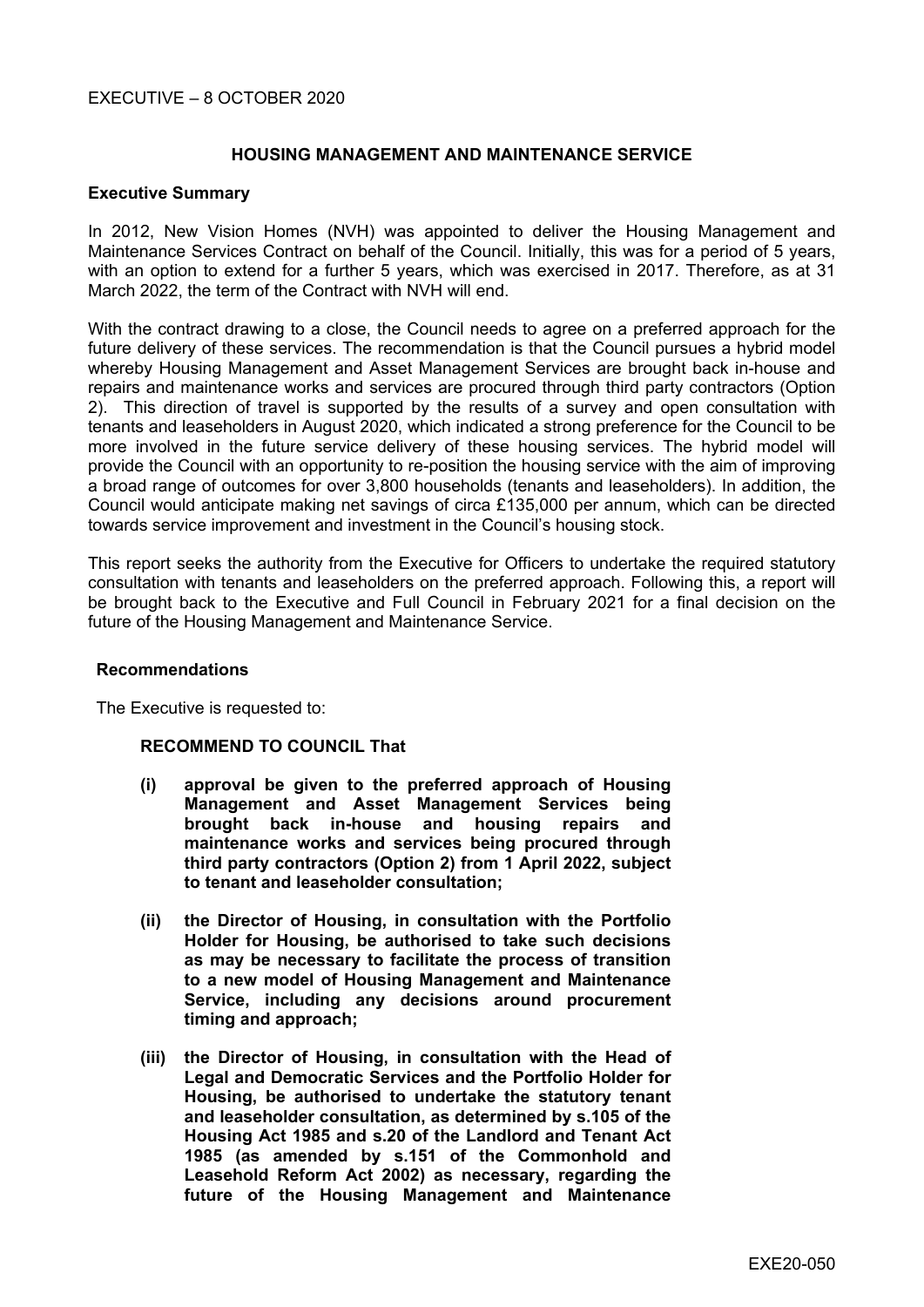### **service post 31st March 2022; and**

**(iv) following the statutory consultation and engagement process, a report on the outcome is brought back to the Executive and Full Council in February 2021 to inform the final decision on the future of the Housing Management and Maintenance Service.**

## **Reasons for Decision**

Reason: To determine the future delivery model for the Council's Housing Management and Maintenance Service after the end of the current contract with New Vision Homes on 31 March 2022.

The item(s) above will need to be dealt with by way of a recommendation to Council.

| <b>Background Papers:</b>       | <b>Sustainability Impact Assessment</b><br><b>Equality Impact Assessment</b>                                  |  |
|---------------------------------|---------------------------------------------------------------------------------------------------------------|--|
| <b>Reporting Person:</b>        | Louise Strongitharm, Director of Housing<br>Email: louise.strongitharm@woking.gov.uk, Extn: 3599              |  |
| <b>Contact Person:</b>          | Hazel Craig Waller, Resident Services Contract Manager<br>Email: hazel.craig-waller@woking.gov.uk, Extn: 3802 |  |
| <b>Portfolio Holder:</b>        | Councillor Debbie Harlow<br>Email: cllrdebbie.harlow@woking.gov.uk                                            |  |
| <b>Shadow Portfolio Holder:</b> | <b>Councillor Liam Lyons</b><br>Email: clirliam.lyons@woking.gov.uk                                           |  |
| Date Published:                 | 30 September 2020                                                                                             |  |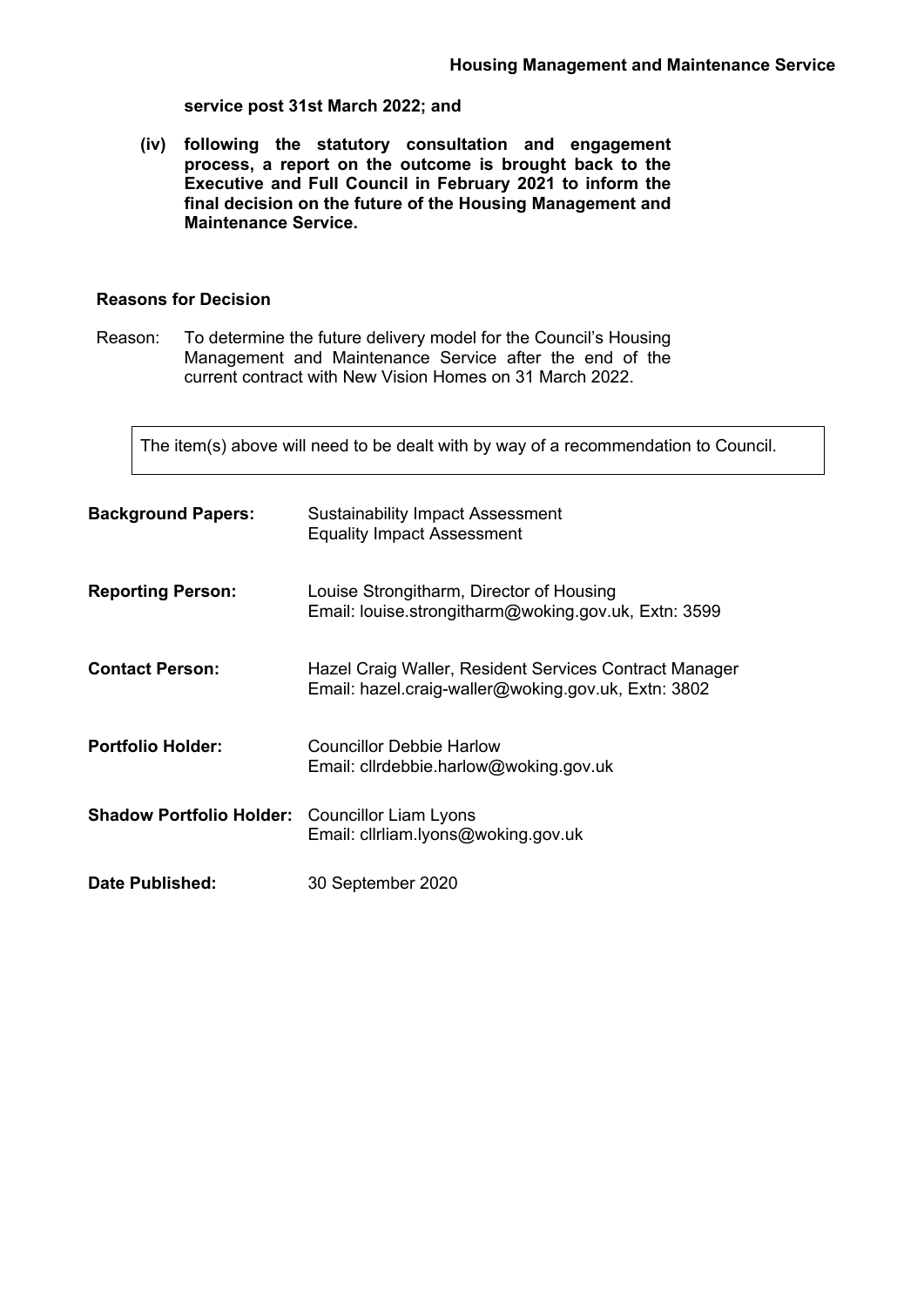# **1.0 Introduction**

- 1.1 At the Council meeting held on 8 December 2011, it was resolved that a joint venture partnership led by Pinnacle Housing Ltd, in partnership with Morrison Facilities Services Ltd and Mansell Construction Services Ltd, be appointed to undertake the delivery of the Housing Management Services Contract on behalf of the Council for an initial period of 5 years with the option to extend for a further 5 years.
- 1.2 The resulting contract between Woking Borough Council and Woking Housing Partnership, trading as New Vision Homes (NVH), was completed and commenced the delivery of services on 1 April 2012 to circa. 5,000 properties. This includes:
	- **3,400 HRA homes;**
	- **430 Leaseholders;**
	- 750 Garages; and
	- 440 Other (temporary accommodation, private sector leases, ThamesWey).
- 1.3 NVH is comprised of three companies working in partnership. Breyer Group are the repairs and maintenance partner, TSG PLC are the gas servicing and repairs partner and Pinnacle PSG provide the housing management, statutory testing and income management services.
- 1.4 In 2017, following consultation with residents, the Council approved the exercising of the extension clause for a further 5 years, adjusting the end of the contract term to 31 March 2022. There are no further options to extend.
- 1.5 The contract has completed over 8 years of delivery, and with approximately 18 months left, it is necessary to decide the future approach to service delivery of housing management and maintenance services, on the basis that due process associated with any course of action will need to commence imminently.
- 1.6 In reaching decisions regarding the future delivery of Housing Management and Maintenance services, the Council has a statutory duty to consult affected residents.

## **2.0 Strategic Context**

- 2.1 Work is due to begin shortly on the Council's Housing Strategy for the next 3-5 years, and this review of future options for the delivery of the Housing Management and Maintenance services provides a good opportunity to feed into this process.
- 2.2 At the core of this strategy will be objectives to achieve an increase in the supply of affordable housing whilst making the best use of the existing stock; to improve the customer journey across the service; and to enable residents to fulfil their potential.
- 2.3 Currently, the Council delivers its housing services through a combination of in-house services (allocations, housing options, housing standards, and new affordable housing delivery) and the outsourced NVH Housing Management and Maintenance Service contract. With the end of the current contract due on 31 March 2022, it is necessary to agree which configuration will most effectively deliver the authority's strategic outcomes whilst making the best use of resources, to maximise outcomes for customers.
- 2.4 The decision on the future arrangements for Housing Management and Maintenances Services will need to be guided by the following key objectives: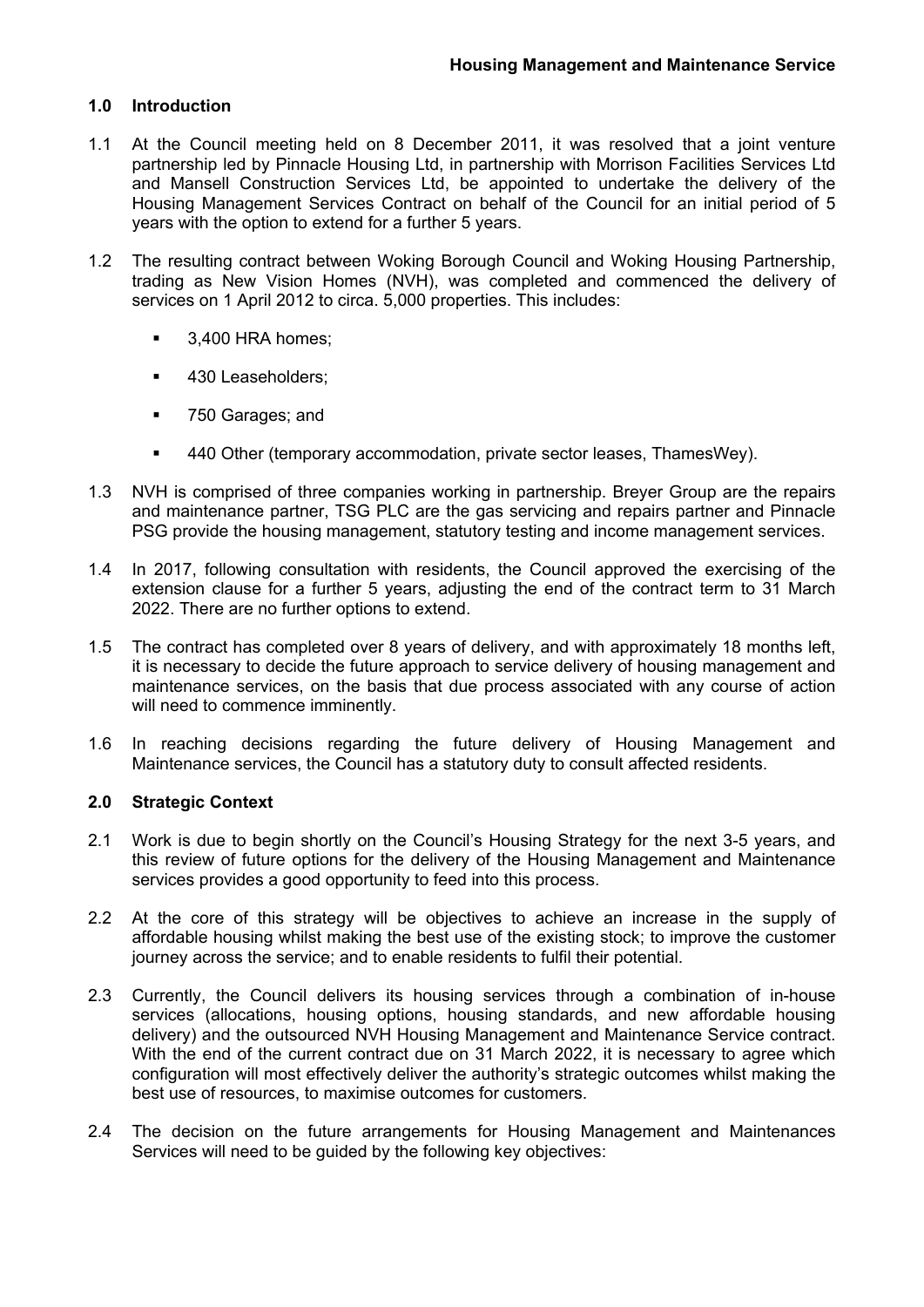- A continued focus on improving the customer journey across the Housing Service;
- Clearer accountability in decision making and consistency in policy direction;
- Ensuring value for money;
- Services informed by, and responsive to, local need;
- No or minimal duplication of front line housing services.

## **3.0 Current Operations**

### Housing Management

- 3.1 Under the current contract, housing management services are delivered by Pinnacle PSG (branded as New Vision Homes) and encompass a range of different services including:
	- Block cleaning communal areas;
	- Housing and tenancy management;
	- **Management of anti-social behaviour cases;**
	- **Leasehold management;**
	- Collection of rent and service charges; and
	- Supervision of third party Council contractors that work on housing estates and land (e.g. SERCO)
- 3.2 Delivery and effectiveness of the range of housing management services has grown and improved throughout the duration of the contract, influenced over the past few years by a more productive and stronger working relationship between the Council and NVH colleagues.
- 3.3 However, there are areas of the service that the Council believes could be delivered more effectively, most notably resident engagement/involvement and tenancy sustainment, to achieve improved outcomes for customers.

### Repairs and Maintenance Services (incl. responsive, planned and compliance works)

- 3.4 Currently, all repairs and maintenance works and services are sub-contracted by NVH to a range of external suppliers with all contract end dates coinciding with 31 March 2022.
- 3.5 The largest of these sub-contracts is for the responsive repairs service, which is currently being delivered by the Breyer Group, following the termination of the PiLON contract in September 2019. Last year, there was a total of 10,500 responsive repairs carried out.
- 3.6 Planned works are tendered annually by NVH.

### Performance Monitoring

3.7 Regular monitoring and analysis of key performance and management data demonstrates that NVH has generally achieved a good level of operational performance to date. However, whilst there have been many positive outcomes from outsourcing the housing management and maintenance service, the Council recognises that the quality and strength of its relationship with its tenants and leaseholders has been diluted, as emphasised in the recent consultation. A number of other areas for improvement have been identified through the 2020 tenant and leaseholder consultation covered below.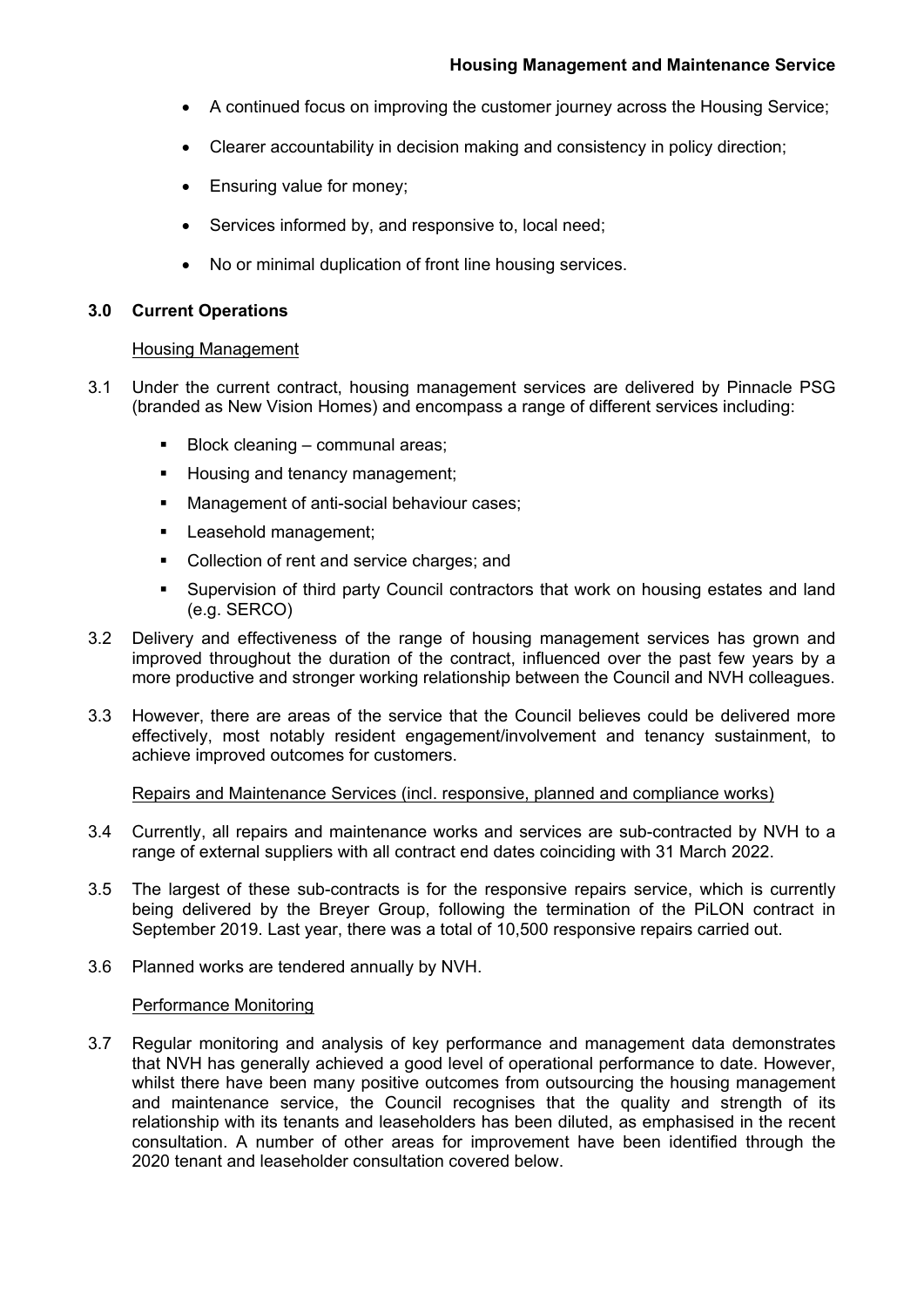3.8 In terms of the financial performance of the contract, this is assessed against the 12 schedules in the original contract, which are reviewed and monitored every month against annual budgets set (see Appendix 1 for 2020-21 agreed HRA budgets).

## Annual Tenant and Leaseholder Survey 2020

- 3.9 As part of the contract monitoring process, the Council undertakes an annual review of the service provided by NVH and its contractors, by way of a tenant and leaseholder survey. This year, the Council wanted to use this opportunity to capture and measure tenant's and leaseholder's views in a much more engaging and valuable way. The key objective was to establish what measures of success were important to the tenants and leaseholders and how the work that the Council and NVH do can help achieve and deliver these. Therefore, the Council embraced a different approach for the 2020 consultation with a greater focus on priorities for service improvement to help shape future provision.
- 3.10 The consultation was undertaken in three stages:
	- face-to-face interviews with representatives from NVH and the Council, including the Portfolio Holder for Housing;
	- tenant and leaseholder focus groups; and
	- an on-line/postal survey.
- 3.11 A number of key findings and themes were identified from the first two stages:
	- Council as a landlord There was a feeling that the Council had lost touch with its residents and that residents did not see the Council as its landlord.
	- Lack of consistency across services more standardisation and consistency required;
	- A desire for 'getting it right first time' repairs completed in a single visit;
	- Flexibility tailor services to residents needs e.g. appointment times and repairs priorities;
	- Better integration with housing services encourage repairs and housing staff to work more closely together to help identify other issues residents face, so that support can be provided;
	- Communication improvements to the way that residents are kept informed;
	- Quality and sustainability tenants and leaseholders recognised that keeping a high level of quality should be balanced against keeping costs down to provide value for money;
- 3.12 The timetable for the final stage was delayed by the Covid-19 pandemic, with the online and postal survey for all Council tenants and leaseholders going 'live' on 22 July 2020. As context, a total of 3,645 surveys were sent out, with a response rate of 19% (698 valid survey responses; 71 leaseholders, 627 tenants) which was the same as the last survey in 2018. The key headlines from the survey were:
	- NVH Staff two-thirds of respondents considered that the staff at NVH were easy to get hold of, helpful, polite and respectful;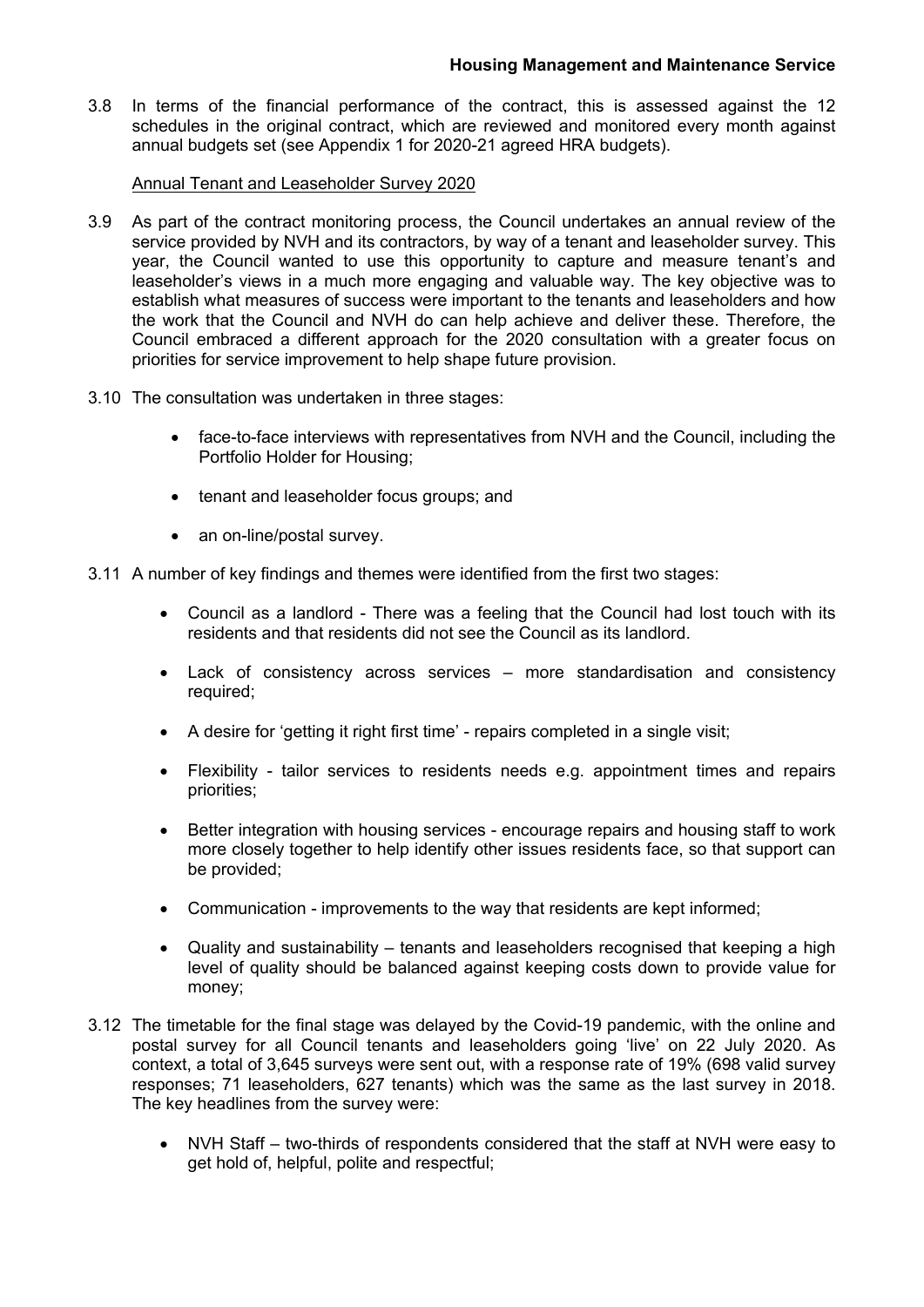# **Housing Management and Maintenance Service**

- Overall satisfaction there is a decline in the percentage of people who are satisfied with the overall housing management service (69%, compared to 77% in 2018) and also the percentage of people satisfied with the repairs and maintenance service has fallen for the third consecutive survey. On a positive note, there was evidence that the change to the Breyer Group had resulted in a small increase in satisfaction levels. Also reported was an increase in the satisfaction levels for the cleaning of the internal communal areas.
- The Council's involvement 59% of all respondents want to see the Council get more involved in the future delivery of the Housing Management Service;
- Tenant and leaseholder involvement 165 of the respondents said they would be interested in helping the Council shape future Housing Management, Repairs and Maintenance services.
- Tenant and leaseholder key priorities for the future:
	- o Repairing and maintaining homes;
	- o Dealing with anti-social behaviour;
	- o Greater provision of affordable housing (tenants); and
	- o Value for money (leaseholders).
- 3.13 The results of the 2020 survey will not only feed into our plans for the wider development and improvement of our future housing services, but importantly will also serve as a conduit and first step in re-building the Council's relationship with its tenants and leaseholders, instilling a greater sense of involvement and engagement for our residents.

## **4.0 Future Options**

- 4.1 There is no 'one size fits all' operating model for the delivery of effective housing management and maintenance services. Each of the different service models can be seen to be working successfully given the right situation in different organisations. Best practice advice is that the optimal solution is one which will best serve the needs of the organisation, its customers and its stakeholders.
- 4.2 Repairs and maintenance activity is a significant driver of customer satisfaction, being one of the core service interactions with tenants and leaseholders. It is of significant importance in protecting both the brand and reputation of the organisation. Therefore the opportunity of a re-procurement exercise should be used to drive greater efficiencies, whilst improving service outcomes for our customers.
- 4.3 The future options broadly fall on a spectrum from a fully-outsourced model to an entirely inhouse service. The three main options considered are summarised below.

## Option 1: Outsource Housing Management and Maintenance (Current Model)

- 4.4 As described above, the Council's approach since April 2012 has been an outsourced model with all Housing Management and Maintenance Service delivered through New Vision Homes.
- 4.5 The advantages of this model are:
	- Capitalising on the commercial delivery skills, delivery focus and performance culture of partner organisations to drive innovation and service improvement.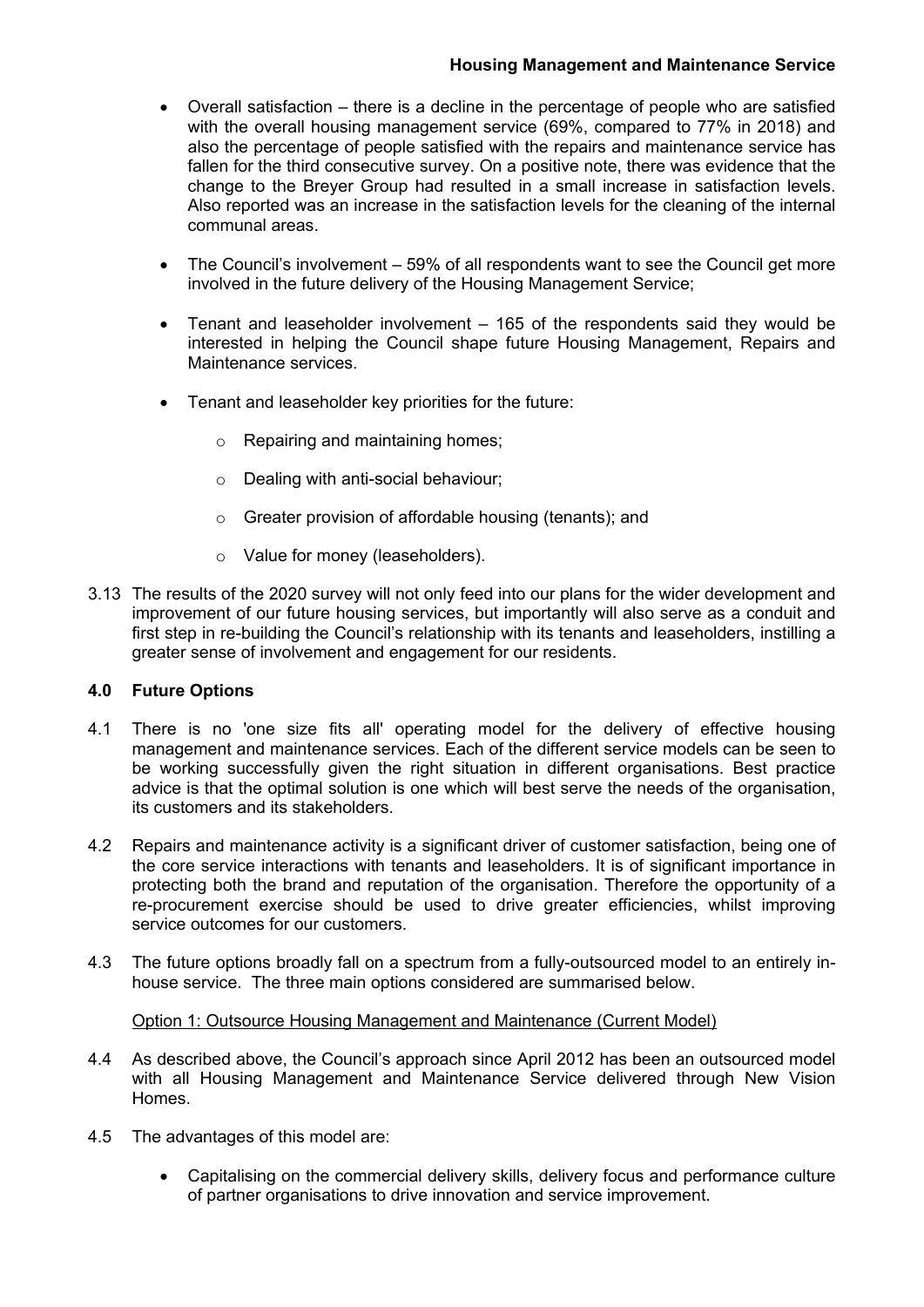- Potential economies of scale, where partner organisations can purchase services in bulk (particularly for repairs).
- Wider knowledge and expertise gained from the partner organisation's work in other areas can be drawn on to drive service improvement, as well as, offering housing staff broader career opportunities.
- 4.6 The disadvantages of this model are:
	- Focus on meeting local outcomes and priorities can get lost.
	- Rigid outsourcing contracts are inflexible to changing circumstances.
	- Weakened relationship and accountability between the Council and its tenants and leaseholders.
	- Council's often lack strategic control over service delivery, which can result in duplication of effort or conflicting priorities.
	- An element of the Council's Housing Revenue Account budget (predominantly from tenant's rent) is inevitably spent on covering the partner organisation's profit and overheads rather than on direct service delivery.
	- Outsourcing companies have also struggled in a number of instances to make their business models work in the face of diminishing margin and over-extension.
- 4.7 Taking this option forward would require a significant level of management input prior to embarking on a formal OJEU (Official Journal of the European Union) tender exercise.

Option 2: In-House Housing Management Services and Outsourced Maintenance Services (Hybrid Model)

- 4.8 With Option 2, the housing management and asset management elements of the service would be brought back in-house and would become the responsibility of the Council to deliver. The various aspects of the maintenance and repairs services would be delivered by external providers with the contract directly managed by the Council.
- 4.9 The advantages of this model are:
	- Greater alignment between service delivery and the strategic ambition that the Council, tenants and communities have for their homes and neighbourhoods at a local level.
	- The flexibility to develop and mould services to changing circumstances without the need to negotiate contractual changes with external providers.
	- An opportunity to strengthen the relationship and accountability between the Council and its tenants and leaseholders, with greater involvement and engagement in future service delivery.
	- The transition from the current outsourced model will be manageable, minimising the disruption to service delivery.
	- Cost savings are expected to be achieved through bringing Housing Management and Asset Management services back in-house, which can be directed towards service improvement and investment in our housing stock.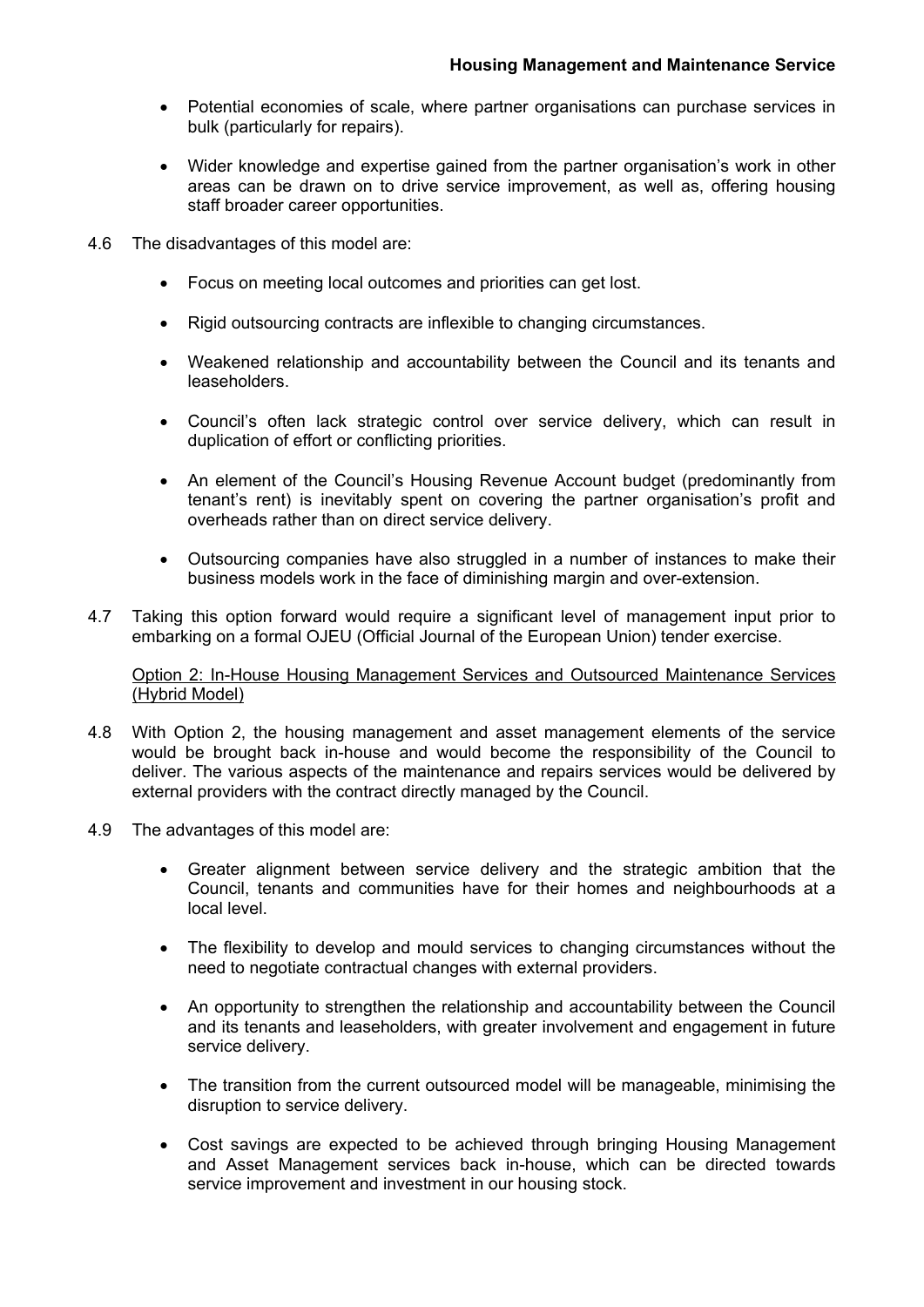- The Council still benefits from the technical expertise and skills of specialist repairs contractors, with direct control over their performance.
- 4.10 The disadvantages of this model are:
	- Loss of the wider knowledge and expertise from the existing New Vision Homes partnership, although individual staff members are likely to transfer to the Council under TUPE arrangements, dependent upon the proportion of their work that is specifically providing services under the Woking contract.
	- Potential loss of key staff who want to continue to work for a larger housing organisation.
	- The need to establish new structures within the Council to deliver the services.
- 4.11 This option would require a procurement programme to identify and appoint new repairs contractors. This would take approximately 12 months from the point of decision, unless an OJEU compliant framework is used. There may also be opportunities to jointly procure elements of the housing repairs and maintenance works and services with other Surrey local authorities.
- 4.12 Specialist external consultancy support will be required to support the repairs procurement, due to the technical expertise for this area all currently sitting within New Vision Homes.

Option 3: Housing Management and Maintenance Services all brought back into the Council (In-House Model)

- 4.13 With the in-house model (Option 3), the Council not only owns the housing stock but manages and delivers all housing management, repairs and maintenance services. There would be no client-contractor split of responsibilities. The Council, as the landlord, would directly employ the maintenance and repairs workforce (or at least the majority of it) in a Direct Labour Organisation (DLO).
- 4.14 The advantages of this model are:
	- Full local control, accountability and strategic alignment of housing services.
	- The model is more easily understood by tenants, leaseholders and partners (i.e. the Council is responsible for all housing services).
	- An opportunity to strengthen the relationship and accountability between the Council and its tenants and leaseholders, with greater involvement and engagement in future service delivery across the full service.
	- Potential for greater cost savings over time once model becomes established as there is no requirement for profit.
- 4.15 The disadvantages of this model are:
	- Considerable risks due to the extent of the change from the current model. The Council no longer has in-house expertise in terms of delivering housing repairs, so the disruption to services could be significant.
	- Loss of the wider knowledge and expertise from all housing partners.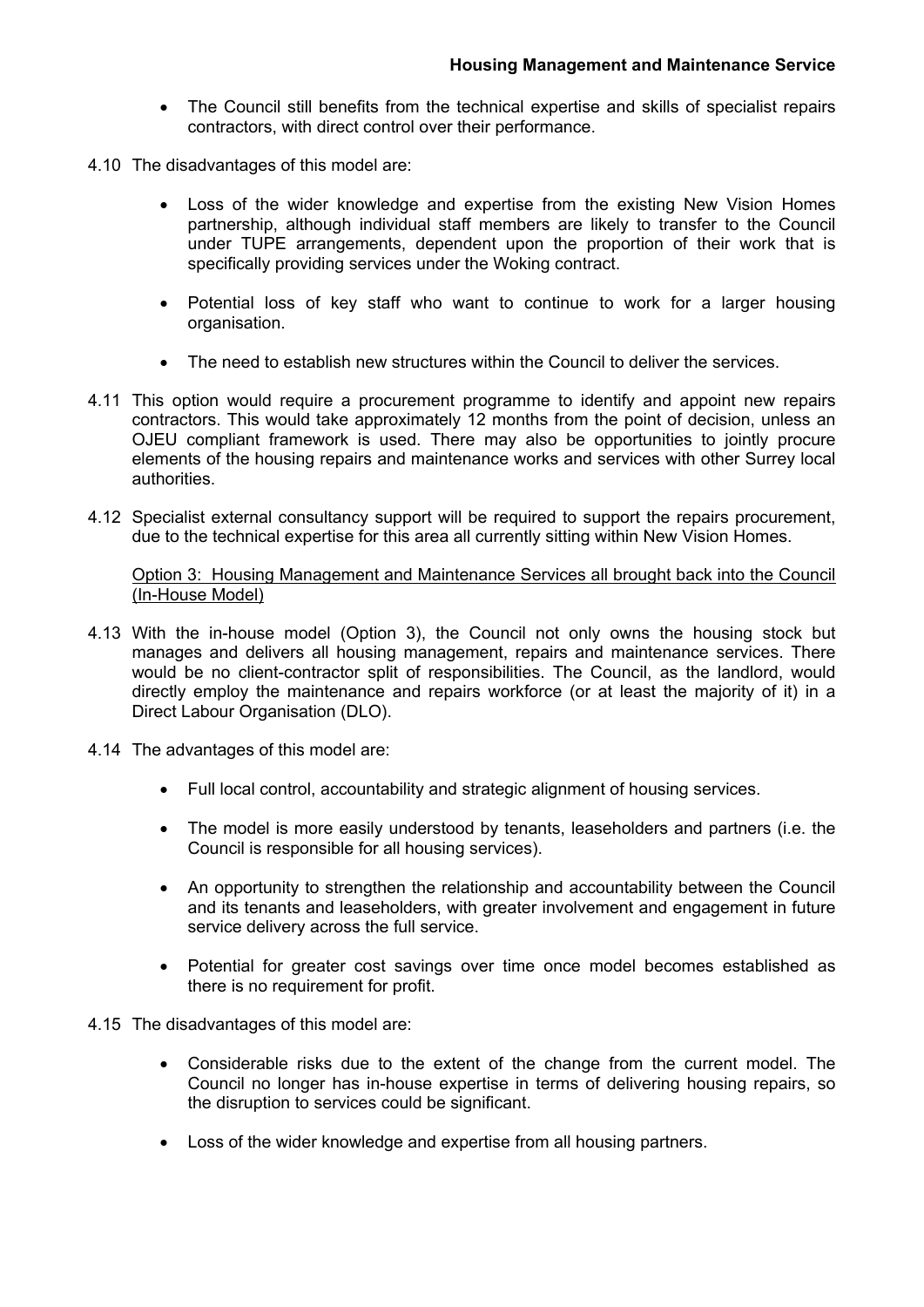- Potential loss of key staff who want to continue to work for larger housing organisations. The Council may struggle to fill key repairs posts given its lack of recent track record.
- Significant costs and resources would be required to establish a DLO.
- As the Council has a relatively small housing stock, and DLO formed would be small and may lack resilience (i.e. staff sickness, large scale disruption, such as, Covid-19).
- 4.16 Although this option may have merit in the future, the risks are considered too high at the current time. The transition to a fully operational in-house service, including the creation of a DLO, would be a significant transformation project and require substantial planning work. Taking this into account and considering the limited timescales available, this option is deemed to be unfeasible in the short to medium term, but could be considered again in the future.

## **5.0 Preferred Approach**

- 5.1 In deciding the best way forward for providing housing services in Woking, the operational challenges and local housing needs that any delivery model or vehicle will face, must guide the selection of the chosen approach.
- 5.2 Woking, in common with every other local authority and social housing provider, is moving forward through a challenging operating environment that is subject to a fundamental reshaping driven by changes in Government policy and market forces. The anticipated Social Housing White Paper will drive further changes, particularly in relation to resident engagement, regulation, consumer standards, and risk management.
- 5.3 Considering all of the options contained in this report, the recommendation is that the Council pursues a hybrid model whereby Housing Management and Asset Management Services are brought back in-house and housing repairs and maintenance works and services are procured through third party contractors (Option 2). This will provide the Council with an opportunity to re-position the housing service with the aim of improving a broad range of outcomes for over 3,800 households (tenants and leaseholders).
- 5.4 There are expected savings associated with Option 2 by returning Housing Management and Asset Management Services in-house. The savings will be achieved from profit and overheads currently payable under the NVH contract, although these savings will be partly offset by loss of commercial rental income (for NVH office space) and an expected increase in repairs/maintenance costs. Nevertheless, a net annual saving of circa. £135,000 per annum is considered achievable, which can be directed towards service improvement and investment in our housing stock.
- 5.5 The Director of Housing, supported by a Project Delivery team, will oversee and plan for a smooth period of transition and in the longer term, a more fundamental transformation of the service, if the Council decides to formally adopt this preferred option.

## **6.0 Consultancy Support**

- 6.1 As outlined in 4.13 and to enable the Council to pursue the outsourcing of the repairs/maintenance service, the Council will need to instruct and engage an external expert consultant to oversee the procurement process.
- 6.2 Initial quotes have been received from 5 established consultants in this field. The quotes vary according to the level and type of support and work required.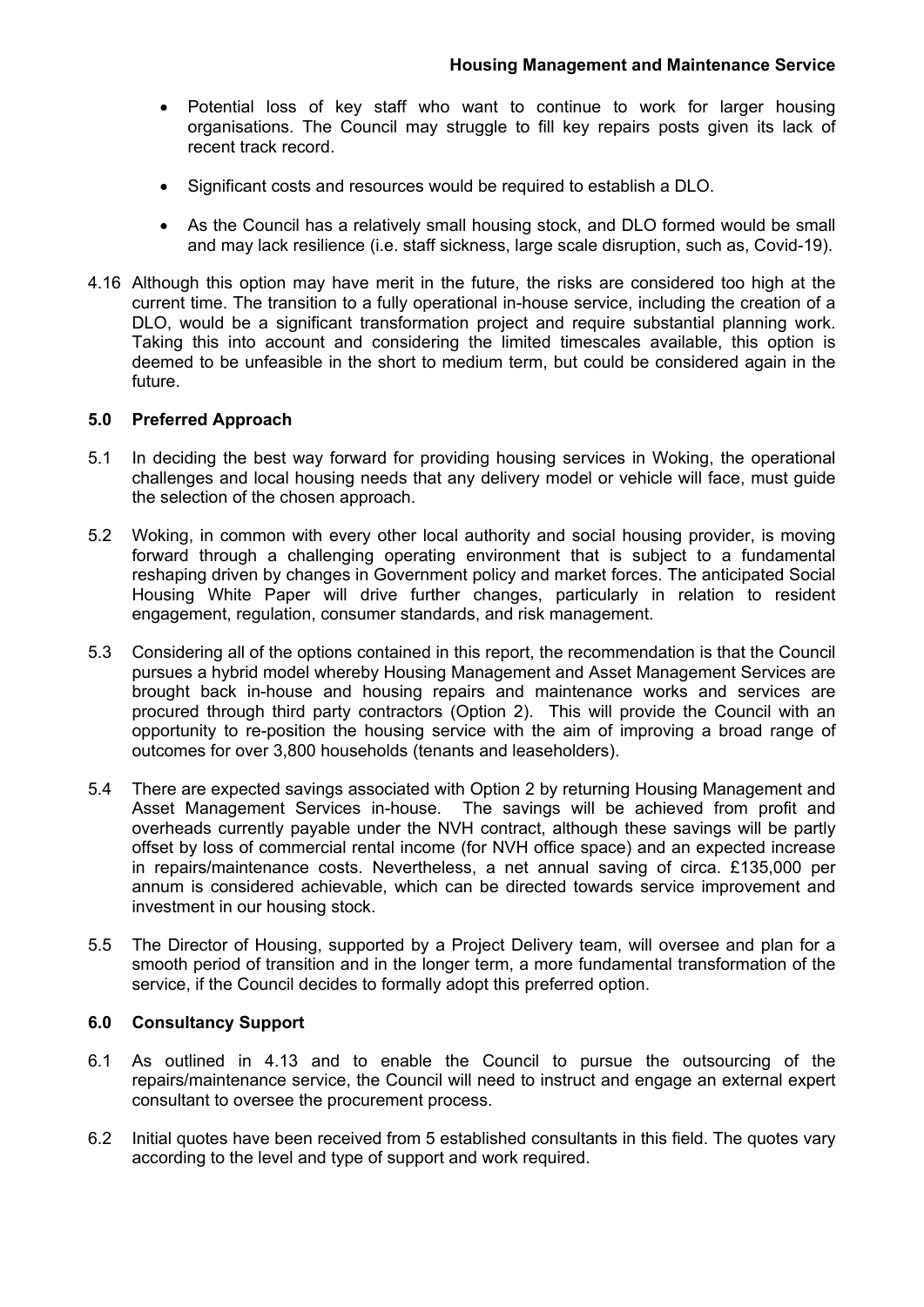6.3 The Council has already budgeted £80,000 for 2020/21 for consultancy services. There is sufficient budget remaining to cover the first stages of this exercise. However, it is likely that a further £80,000 consultancy budget will be needed again in 2021/22.

## **7.0 Stakeholder Engagement**

7.1 The Council has a statutory duty to consult tenants on its preferred approach before it makes its final decision, as it constitutes a change to housing management services.

**Tenants** 

7.2 Section 105 (s.105) of the Housing Act 1985 provides that:

(1) *A landlord authority shall maintain such arrangements as it considers appropriate to enable those of its secure tenants who are likely to be substantially affected by a matter of housing management to which this section applies:-*

- *(a) to be informed of the authority's proposals in respect of the matter, and*
- *(b) to make their views known to the authority within a specified period;*

*and the authority shall, before making any decision on the matter, consider any representations made to it in accordance with those arrangements.*

- 7.3 The period of time given for this consultation should be proportionate and reflect the nature and impact of the proposal. Therefore, and based on wider research from other local authority s.105 consultations, the recommendation is for a 6 week consultation period, commencing during November 2020. Within this period, leaseholders, external partners and stakeholders will also be consulted on the proposals.
- 7.4 Whilst undertaking the consultation, officers will have regard to ensuring that the form of consultation is accessible and understandable by tenants and leaseholders, using a range of approaches.

Leaseholders

- 7.5 In accordance with Section 20 (s.20) of the Landlord and Tenant Act 1985 (as amended by s.151 of the Commonhold and Leasehold Reform Act 2002) the Council must consult with residents who are required under the terms of their leases/tenancy agreements to contribute (by payment or variable service charges) to costs incurred under a 'Qualifying Long-Term Agreement'.
- 7.6 It is likely that leaseholders will need to be consulted under s.20 on some elements of the proposed procurement activity for housing repairs and maintenance works and services at the appropriate time.
- 7.7 Although the main purpose of the consultation process is to gather leaseholders' views on the landlord's proposals, it also limits the landlord's ability to recover their costs if they do not follow the correct procedure.

### **8.0 Proposed Implementation and Timetable**

8.1 If the hybrid model (Option 2) is agreed (subject to consultation), then it is anticipated that 3 parallel work streams would need to be established. These would be led by the Council, involving NVH colleagues where appropriate. The work streams would focus on stakeholder engagement, business transition and repairs procurement.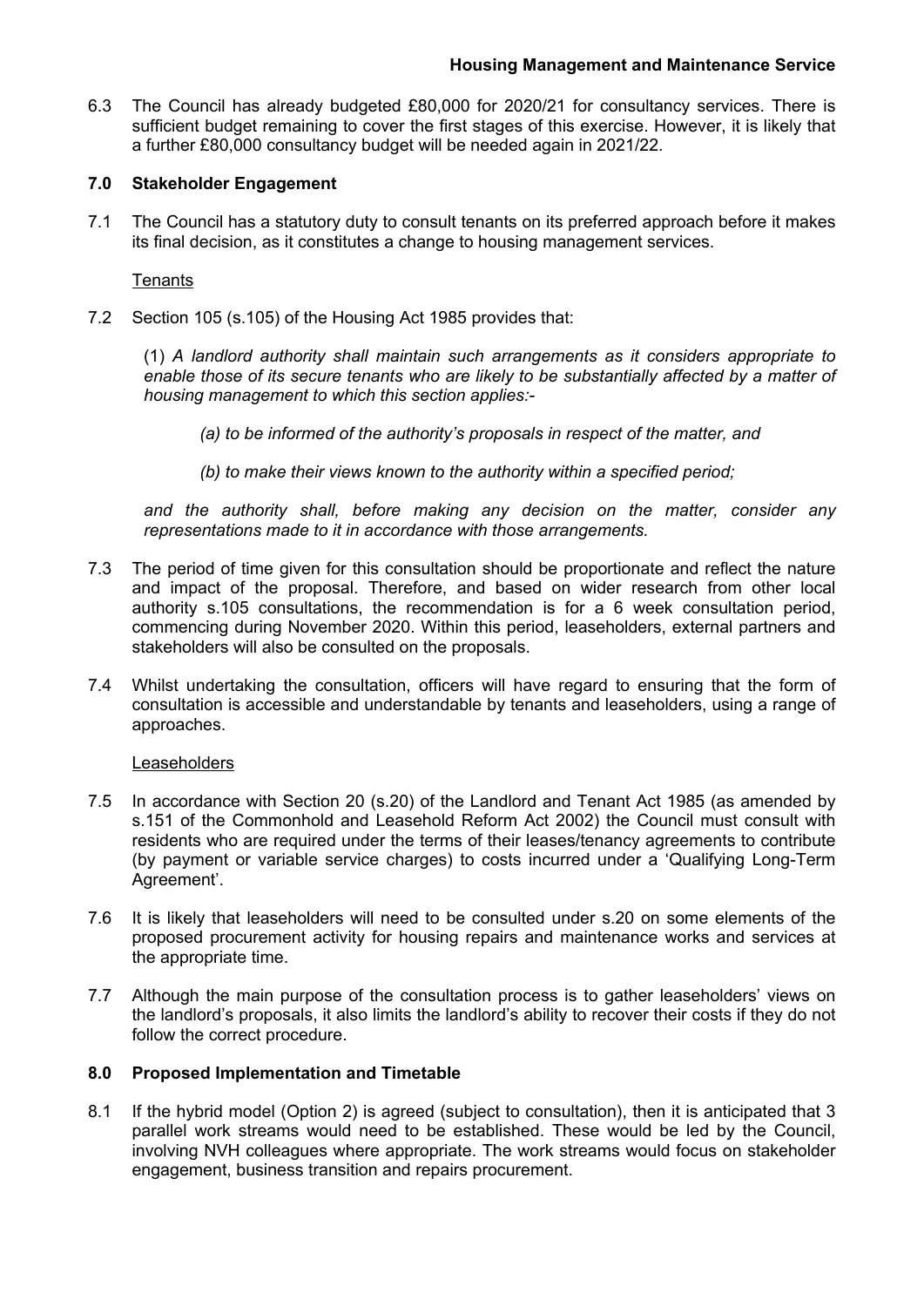- 8.2 Officers will establish a project board to coordinate the overall Housing Management and Maintenance Service project and work streams identified above. It is anticipated that the board will oversee the legal, financial, human resources and IT work necessary to transition to a new service delivery model.
- 8.3 A Communications Strategy will be of critical importance. The project board will have the responsibility for overseeing the communications necessary with tenants, leaseholders, staff, Councillors and other stakeholders.
- 8.4 It will be necessary to consider how effective resident engagement will be addressed, and support for existing local tenant and leaseholder representative groups will need to continue. As part of the wider housing service review, opportunities for tenants and leaseholders to help shape future service delivery arrangements need to be explored and wider opportunities to be involved, considered.
- 8.5 New Vision Homes' staff have already been informally briefed on the proposals contained in this report, as have the Resident Operations Board of involved tenants. Formal engagement activity will commence in November 2020 with the statutory resident consultation programme. The mechanisms used will need to comply with national and local guidance due to the Covid-19 virus at that time.
- 8.6 This report seeks the authority from the Executive and Council for Officers to undertake the required statutory consultation as determined by s.105 Housing Act 1985. It is intended that the outcome of the consultation will be reported to both Executive and Council meetings in February 2021, so that the delivery model can receive final sign-off.
- 8.7 Notice will then be served on NVH by 1 April 2021, giving the required 12 months' notice period. 2021/22 will be a transitional year with the establishment of a new, fully operational, in-house service with additional, associated repairs and maintenance contracts in place by 1 April 2022.
- 8.8 The transition process will give rise to the need for decisions on a number of further key issues which include:
	- Following the correct legal process to serve notice to NVH;
	- Ensuring that we focus on maintaining continuity of all services for our tenants and leaseholders throughout the transition period;
	- Arrangements for leadership and management of the housing service (both strategic and housing management) through the transition and beyond;
	- The transfer/recruitment of staff:
	- The establishment/continuation of tenant and leaseholder engagement opportunities as quickly as possible to sustain resident involvement in key housing management issues;
	- The possibility of using external consultants to manage and undertake a procurement process for new repairs and maintenance contracts;
	- **Procurement arrangements for repairs and maintenance services, including whether** to pursue joint procurement with any neighbouring councils.
- 8.9 This report seeks delegated authority for the Director of Housing, in consultation with the Portfolio Holder for Housing, to be authorised to take such decisions as may be necessary to facilitate the process of transition to the new model of Housing Management and Maintenance Service, including any decisions around procurement and approach.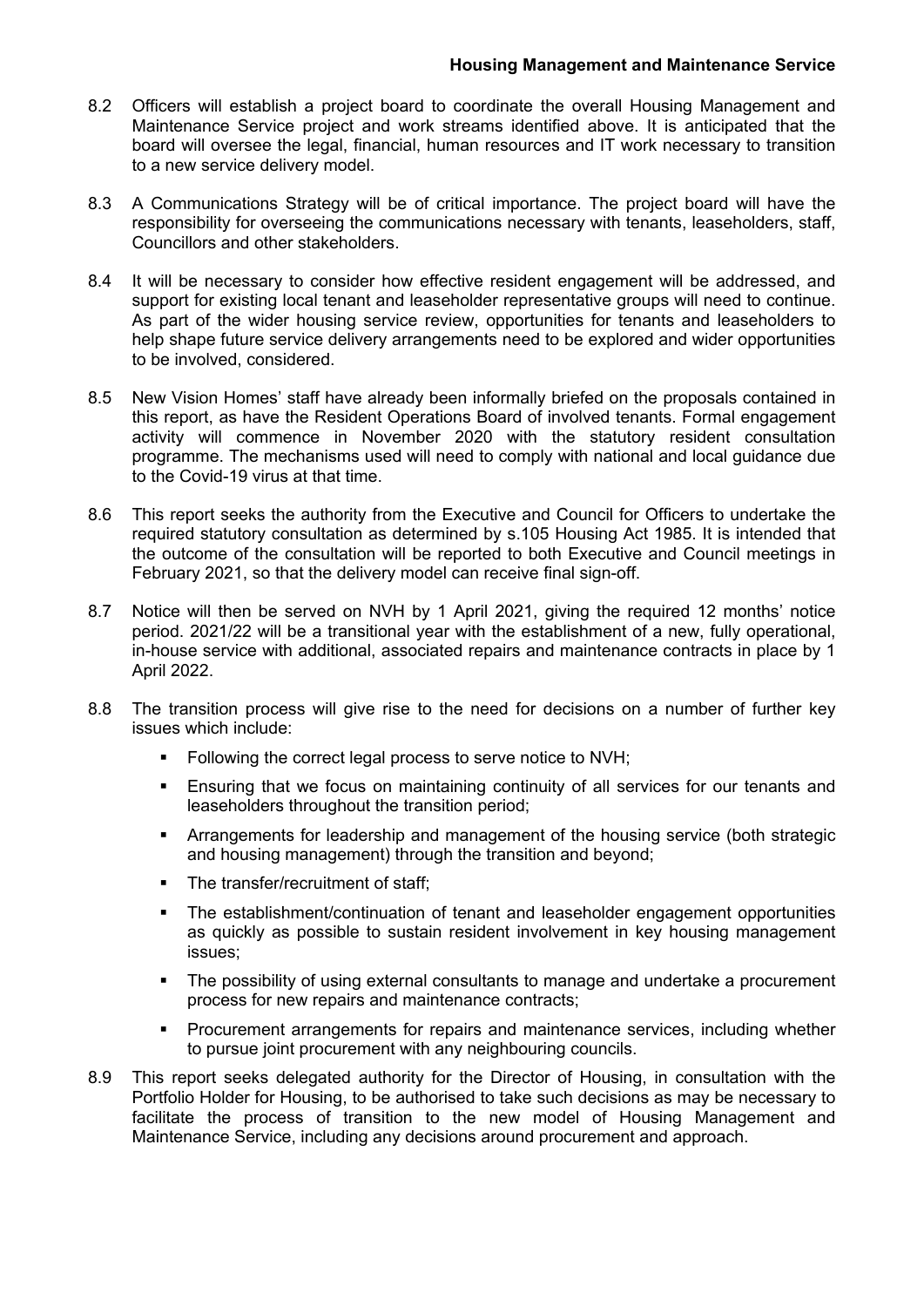## **9.0 Implications**

Legal

- 9.1 In the event that Full Council approves the hybrid model (Options 2), there will need to be due diligence conducted on the commercial activities that NVH are engaged in, to ensure any contractual obligations are accounted for and correct notices are served.
- 9.2 Any OJEU procurement process will need to be carried out in accordance with the regulations and guidelines.

Financial

- 9.3 Option 2 would mean some relatively low initial transition costs, aside from those relating to a repairs contract procurement process, that would be balanced out by potential cost savings through eliminating duplication and profit/overheads.
- 9.4 Should approval be given, there will be a nominal amount of financial resources required to enable engagement with tenants and leaseholders and to secure specialist procurement support. It is anticipated that costs of employee resource will be absorbed within the current Housing Service budgets.
- 9.5 There are expected savings associated with Option 2 by returning Housing Management Services in-house. The savings will be achieved from profit and overheads currently payable under the NVH contract, although these savings will be partly offset by loss of commercial rental income (for NVH office space) and an expected increase in repairs/maintenance costs. Nevertheless, a net annual saving of circa. £135,000 per annum is considered achievable.

#### Human Resource/Training and Development

- 9.6 Prior to the transfer careful change management planning will be needed to make sure that all Council and NVH staff are well informed and supported both initially on transfer but throughout the following transition period.
- 9.7 TUPE is likely to apply.

Community Safety

9.8 None arising from this report.

### Risk Management

- 9.9 An in-house Housing Management and Asset Management service offers the opportunity of merging the capacity and capabilities of both organisations and so strengthening the opportunities for deploying resources to improve outcomes for Woking residents. It is recognised that this approach may also result in the loss of some key employees with related knowledge, skills and experience, which will need to be mitigated and managed.
- 9.10 The Project Board will oversee risk management for the project.

**Sustainability** 

9.11 None arising from this report. See separate 'sustainability assessment'.

**Equalities** 

9.12 None arising from this report. See separate 'equality impact assessment'.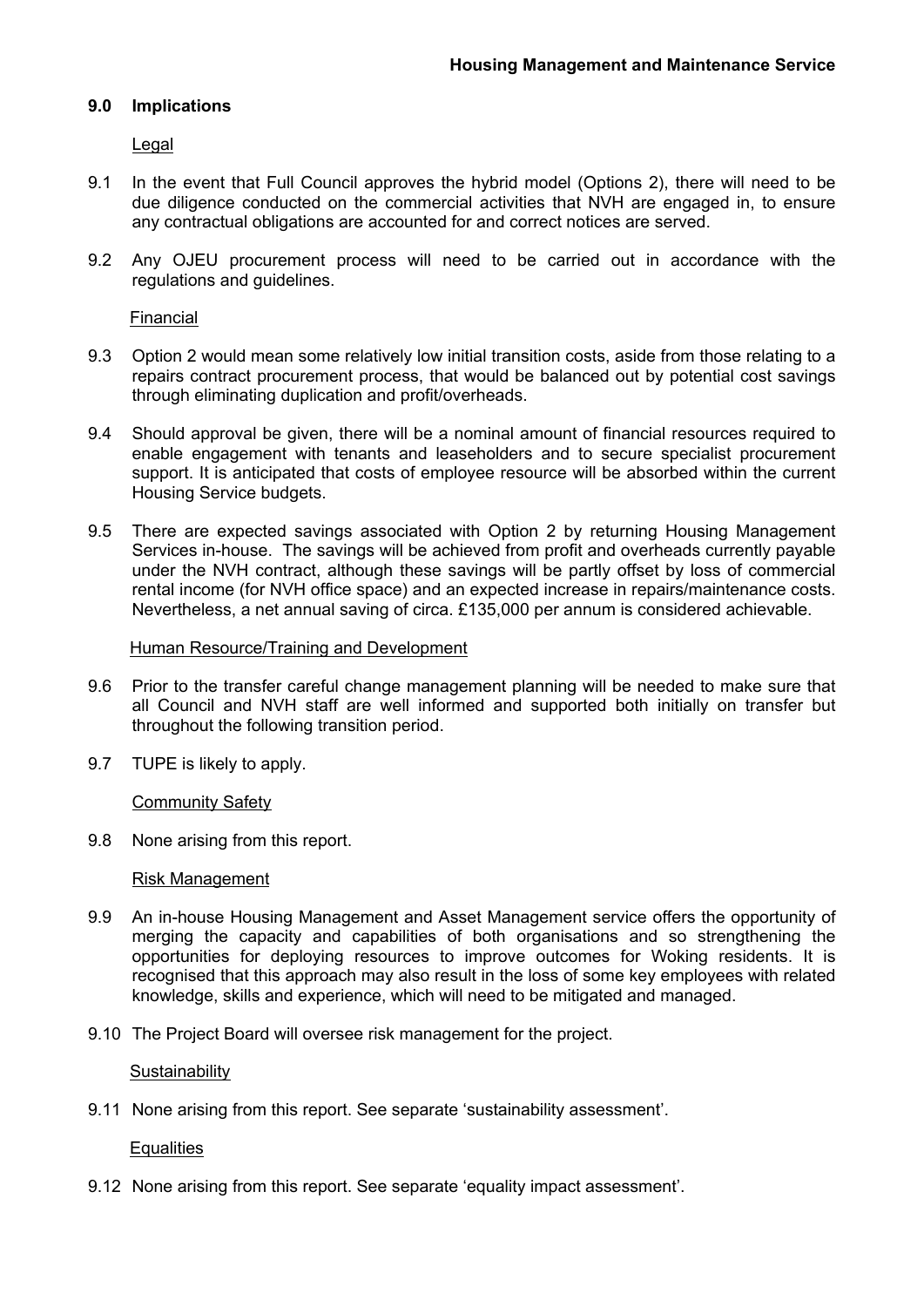# **Safeguarding**

9.13 None arising from this report.

REPORT ENDS